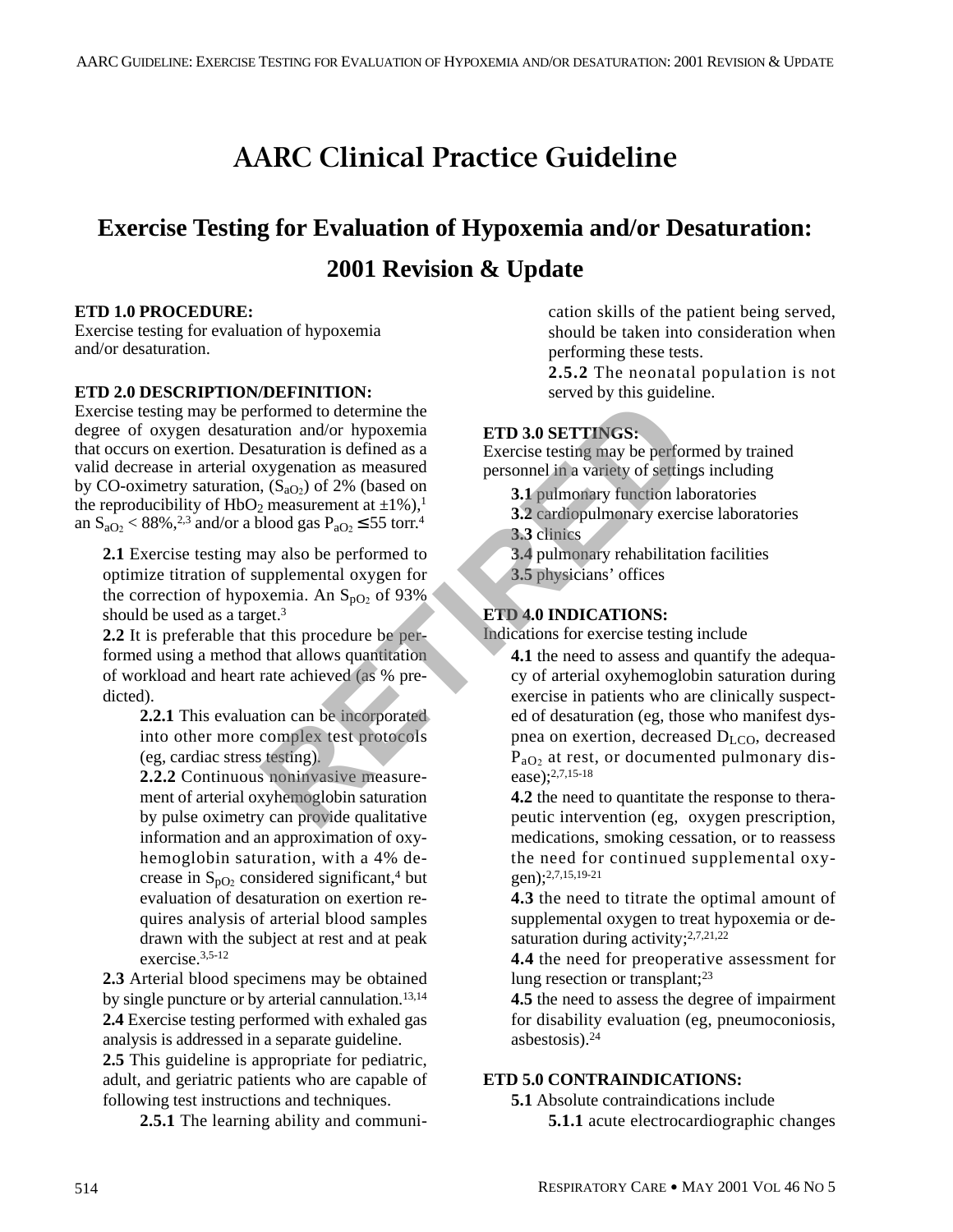suggesting myocardial ischemia or serious cardiac dysrhythmias including bradydysrhythmias, tachydysrhythmias, sick sinus syndrome, and multifocal premature ventricular contractions (PVCs), causing symptoms or hemodynamic compromise (occasional PVCs are not a contraindication);25-29

**5.1.2** unstable angina;<sup>24,25,27</sup>

**5.1.3** recent myocardial infarction (within the previous 4 weeks) or myocarditis;  $25,26$ 

**5.1.4** aneurysm of the heart or aorta;<sup>25,26</sup>

**5.1.5** uncontrolled systemic hypertension;<sup>25,26</sup>

**5.1.6** acute thrombophlebitis or deep venous thrombosis;25,26

**5.1.7** second- or third-degree heart block;25,26

**5.1.8** recent systemic or pulmonary embo- $\ln s$ ;  $^{25,26}$ 

**5.1.9** acute pericarditis;<sup>25,26</sup>

**5.1.10** symptomatic severe aortic stenosis;

**5.1.11** uncontrolled heart failure;<sup>25</sup>

**5.1.12** uncontrolled or untreated asthma;

**5.1.13** pulmonary edema; $^{25}$ 

**5.1.14** respiratory failure;<sup>25</sup>

**5.1.15** acute non-cardiopulmonary disorders affected by exercise.

**5.2** Relative contraindications include

**5.2.1** situations in which pulse oximetry may provide invalid data (eg, elevated HbCO, HbMet, or decreased perfusion). (See AARC Pulse Oximetry Guidelines.<sup>30</sup>) **5.2.2** situations in which arterial puncture and/or arterial cannulation may be contraindicated;31,32

**5.2.3** a non-compliant patient or one who is not capable of performing the test because of weakness, pain, fever, dyspnea, incoordination, or psychosis;25,26

**5.2.4** severe pulmonary hypertension (cor pulmonale);25,26

**5.2.5** known electrolyte disturbances (hypokalemia, hypomagnesemia);25,26

**5.2.6** resting diastolic blood pressure > 110 torr or resting systolic blood pressure  $> 200$  torr;<sup>25,26</sup>

**5.2.7** neuromuscular, musculoskeletal, or rheumatoid disorders that are exacerbated

by exercise;<sup>25,26</sup>

**5.2.8** uncontrolled metabolic disease (eg, diabetes, thyrotoxicosis, or myxedema: 25,26

**5.2.9**  $S_{aO_2}$  or  $S_{pO_2}$  < 85% on room air;<sup>26</sup> **5.2.10** complicated or advanced pregnan- $\text{cv}: \mathbb{R}^2$ 

**5.2.11** hypertrophic cardiomyopathy or other forms of outflow tract obstruction;26 **5.2.12** patient's inability to cooperate or follow directions for testing.

#### **ETD 6.0 PRECAUTIONS AND/OR POSSIBLE COMPLICATIONS:**

**6.1** Indications for immediate termination of testing include

> **6.1.1** electrocardiographic abnormalities (eg, dangerous dysrhythmias, ventricular tachycardia, ST-T wave changes);25,26

**6.1.2** severe desaturation as indicated by an  $S_{aO_2} \leq 80\%$  or  $S_{pO_2} \leq 83\%$  (A number of pulse oximeters have been found to overestimate  $S_{pQ_2}^{3,12,33-36}$  and/or a 10% fall from baseline values; (Underestimation of saturation has been noted to occur with certain pulse oximeter models.33,34) Moophlebitis or deep vertically the testing include<br>
or third-degree heart<br>
testing include<br>
or third-degree heart<br>
failure,<sup>25</sup><br>
ratitis,<sup>25,26</sup><br>
an S<sub>aO2</sub> ≤80% or S<sub>pO2</sub><br>
ratitis,<sup>25,26</sup><br>
an S<sub>aO2</sub> ≤80% or S<sub>pO2</sub><br>
exerce

**6.1.3** angina;25,26

**6.1.4** hypotensive responses;

**6.1.4.1** a fall of  $> 20$  torr in systolic pressure, occurring after the normal exercise rise;<sup>37</sup>

**6.1.4.2** a fall in systolic blood pressure below the pre-exercise level;<sup>36</sup>

**6.1.5** lightheadedness;25,26

**6.1.6** request from patient to terminate test.

**6.2** Abnormal responses that may require discontinuation of exercise include

> **6.2.1** a rise in systolic blood pressure to > 250 torr or of diastolic pressure to  $> 120$ torr,<sup>25,26</sup> or a rise in systolic pressure of  $\lt$ 20 torr from resting level;

**6.2.2** mental confusion or headache; $25,26$ **6.2.3** cyanosis;25,26

**6.2.4** nausea or vomiting;

**6.2.5** muscle cramping.<sup>25,26</sup>

**6.3** Hazards associated with arterial puncture, arterial cannulation, and pulse oximetry:30-32 Pulse oximetry is a noninvasive safe procedure, but because of device limitations, false-nega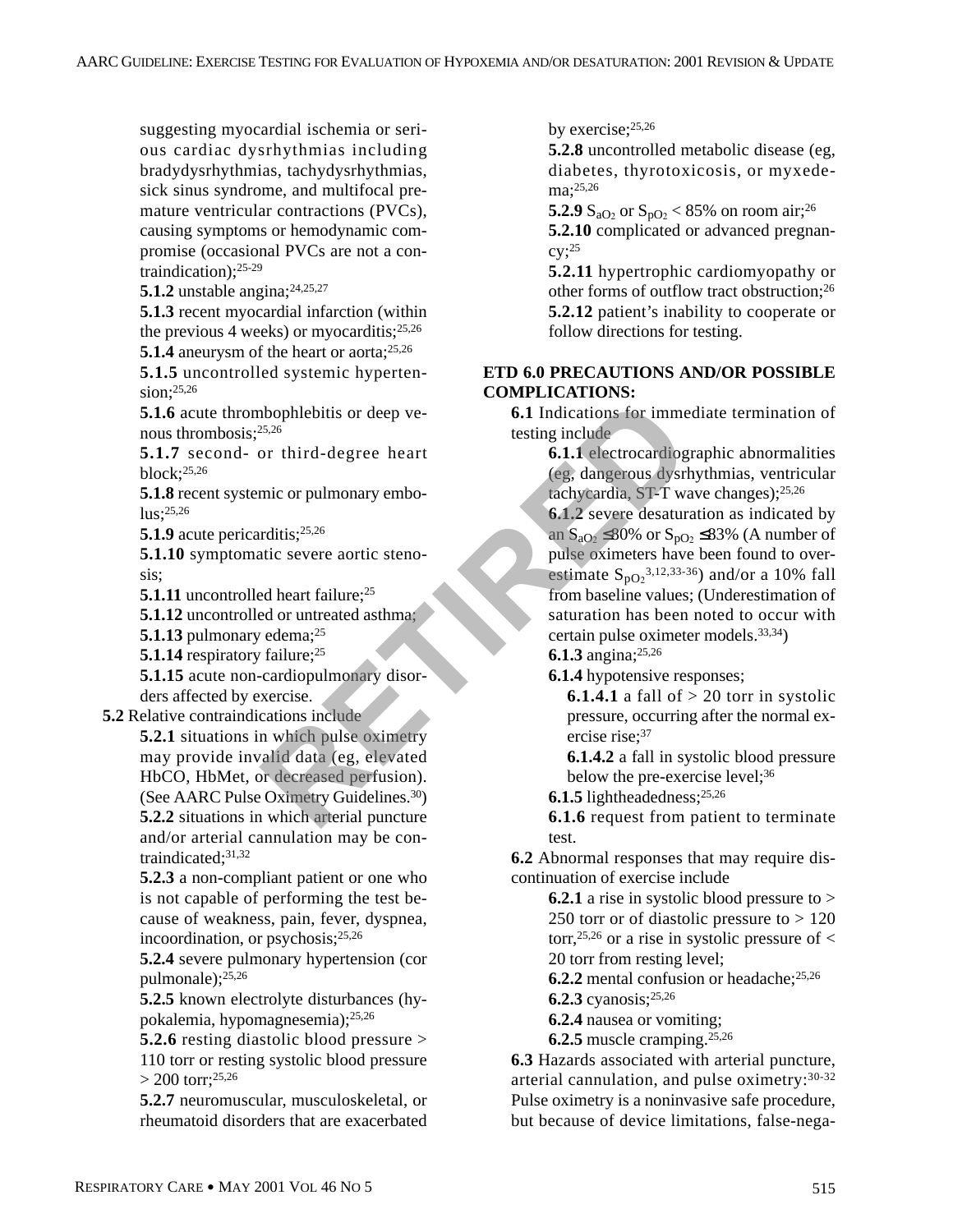tive results for hypoxemia<sup>11</sup> and/or false-positive results for normoxemia or hyperoxemia may lead to inappropriate treatment of the patient. Although it is rare, tissue injury may occur at the measuring site as a result of probe misuse, such as pressure sores from prolonged application or electrical shock and burns from the substitution of incompatible probes between instruments.30,38-42

# **ETD 7.0 LIMITATIONS OF PROCEDURE/ VALIDATION OF RESULTS:**

**7.1** Limitations of equipment:

**7.1.1** Because of possible limitations of pulse oximetry with exercise and at rest, measurements may read falsely low or falsely high and should be validated by comparison with baseline arterial samples analyzed by CO-oximetry.30,33,43

**7.1.1.1** Only a limited number of pulse oximeters have been validated with results of concurrent arterial blood gas analysis in diseased subjects under exercise conditions.16

**7.1.1.2** Overestimation of oxygen saturation may occur with carboxyhemoglobin saturations  $(> 4\%).^{2,44,45}$ 

**7.1.1.3** Decreasing accuracy in  $S_{pQ_2}$ has been reported with desaturations to < 83%. This is assumed to be the result of limitations of in vivo calibration to 85% with extrapolation of the calibration curve below that value.13,45 Find exercise and at rest,<br>
any read falsely low or<br>
should be validated by<br>
should be validated by<br>
showner the range in<br>
should be validated by<br>
the validated by<br>
in P<sub>aO2</sub> are assoc<br>
changes in S<sub>aO2</sub> (i.11.11 Ambient<br>

**7.1.1.4** Decreased perfusion with cardiovascular disease, vasoconstriction, or hypothermia may result in falsepositive results or no valid data in some pulse oximeter models.<sup>11,46</sup> Use of an alternative site should be evaluated (eg, ear, finger, forehead). Alternative handwarming methods may be used to increase circulation.

**7.1.1.5** Reduced ear perfusion associated with heavy exercise has been shown to affect  $S_{pQ_2}$  in some models of pulse oximeters.<sup>11,47-49</sup>

**7.1.1.6** Motion artifact may appear with exercise.<sup>16,50</sup> Some pulse oximeters are better then others at rejecting motion artifact.51,52

**7.1.1.7** Pulse oximeter response time may be inadequate to describe rapid changes in saturation.7,16,45

**7.1.1.8** Skin pigmentation should, in theory, not affect pulse oximeter readings, but various studies report conflicting data depending on the manufacturer and model.3,45

**7.1.1.9** Hemoglobin disorders may affect the accuracy of the pulse oximeter reading.16,33,45 Important underestimation of arterial saturation may result from pulse oximetry in subjects with total hemoglobin levels of  $\leq 8$  g/dL.<sup>53</sup>

**7.1.1.10** Pulse oximetry is less useful over the range in which large changes in  $P_{aO_2}$  are associated with small changes in  $S_{aO2}$  (ie,  $P_{aO2} \ge 60$  torr).<sup>16</sup>

**7.1.1.11** Ambient light during testing may interfere with measurements of pulse oximetry.45

**7.1.1.12** Exercise testing in which oxyhemoglobin saturation by pulse oximetry is the only variable measured provides limited information.

**7.1.2** Limitations related to the patient:

**7.1.2.1** Additional limitations common to arterial sampling and analysis under resting conditions should be considered.31,32

**7.1.2.2** Patient cooperation level or physical condition may limit the subject's ability to exercise at a workload sufficient to evoke a response.<sup>25,26</sup> Variables that are not adequately monitored (eg, free walking) have limited application.

**7.2** Validation of results:

**7.2.1** Arterial blood gas samples should be obtained at rest and at peak exercise. Samples from single arterial punctures have been shown to be equivalent to samples drawn from indwelling cannulas.15,54 **7.2.2** In the unlikely event that a single puncture at peak exercise is unsuccessful in an uncannulated patient, a sample drawn within 10-15 seconds of the termination of exercise will suffice unless analysis shows a decrease from the resting values, in which case quantitation of de-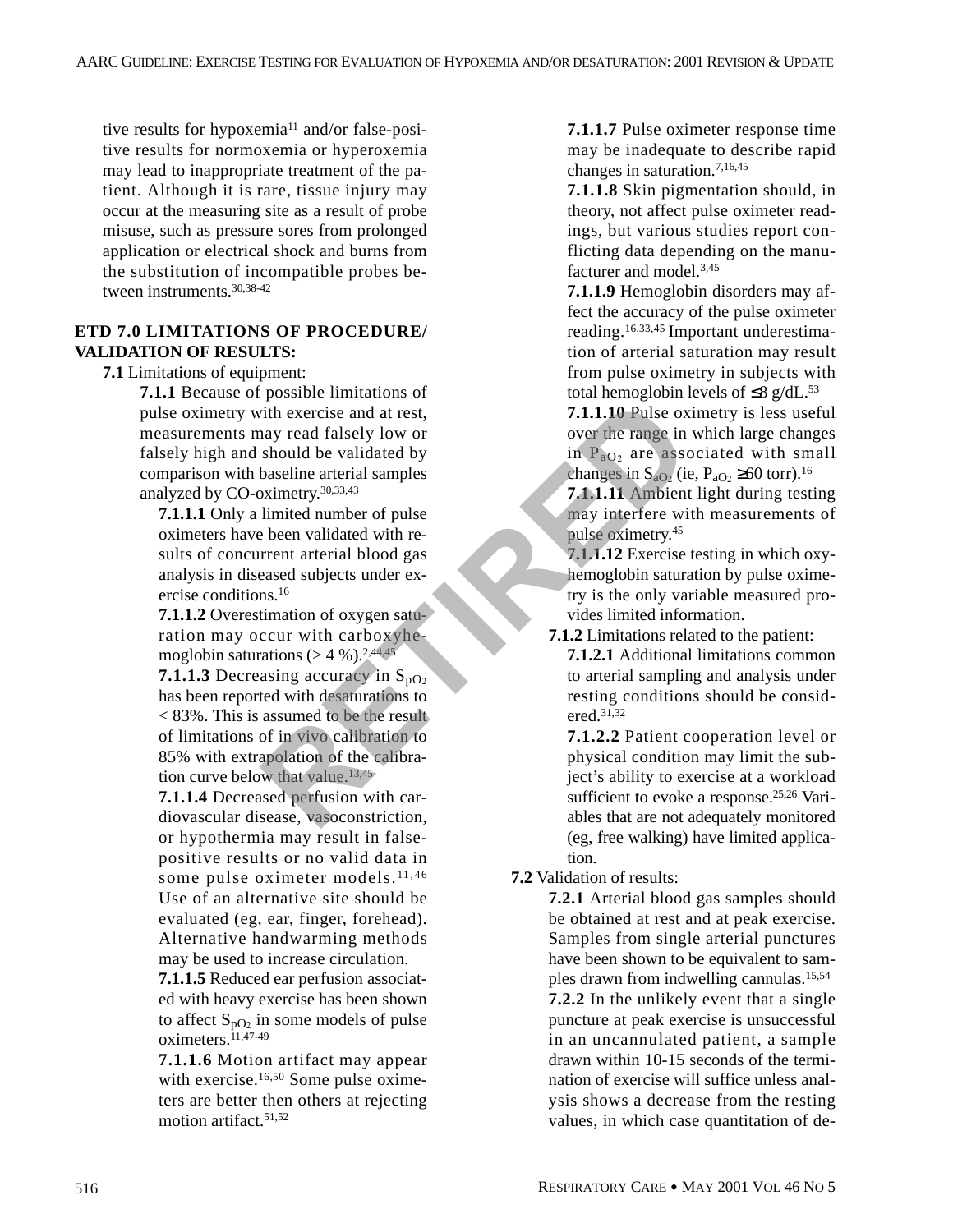saturation requires a peak exercise sample obtained by cannula.15

**7.2.3** Arterial blood gas results should be obtained according to the Guidelines for arterial blood gas sampling and for arterial blood gas analysis.31,32,54

**7.2.4** Validity of pulse oximetry results is verified by comparison with the results of analysis by CO-oximetry,30,51 preferably at rest and at end of exercise.

**7.2.4.1**  $S_{pO_2}$  may be used to assess response to supplemental oxygen. If administration of supplemental oxygen does not improve a low  $S_{pQ_2}$ , arterial blood analysis may be warranted.

**7.2.4.2** Testing should be performed in compliance with the AARC Pulse Oximetry Clinical Practice Guideline.30 **7.2.4.3** Correlation between pulse oximetry heart rate and palpated pulse rate and/or electrocardiogram should be established.<sup>45</sup>

**7.2.4.4** Pulse oximetry with pulse waveform display may be desirable. For patients with normal adult hemoglobin, the highest accuracy and best performance is attained when the probe is attached to the patient in such a way that the arterial signal has the largest possible amplitude, which is only available with systems that yield a plethysmographic tracing.45

#### **ETD 8.0 ASSESSMENT OF NEED:**

Exercise testing for evaluation of hypoxemia and/or desaturation may be indicated (see section ETD 4.0 INDICATIONS) in the presence of

**8.1** a history and physical indicators suggesting hypoxemia and/or desaturation (eg, dyspnea, pulmonary disease);

**8.2** abnormal diagnostic test results (eg, D<sub>LCO</sub>,  $FEV<sub>1</sub>$ , resting arterial blood gases including directly measured HbO<sub>2</sub>, HbCO, and HbMet); **8.3** the need to titrate or adjust a therapy (eg,

supplemental oxygen).

#### **ETD 9.0 ASSESSMENT OF QUALITY OF TEST AND VALIDITY OF RESULTS:**

The consensus of the committee is that all diagnostic procedures should follow the quality model described in the NCCLS GP26-A A Quality System Model for Health Care.<sup>55</sup> (Fig. 1) The document describes a laboratory path of workflow model that incorporates all the steps of the procedure. This process begins with patient assessment and the generation of a clinical indication for testing through the application of the test results to patient care. The quality system essentials defined for all health care services provide the framework for managing the path of workflow. A continuation of this model for respiratory care services is further described in NCCLS HS4-A A Quality System Model for Respiratory Care.56 In both quality models the patient is the central focus. may be warranted.<br> **REST AND VALIDITY OF I**<br>
Resolute the AARC Pulse<br>
in the AARC Pulse<br>
in the AARC Pulse<br>
in the consensus of the commit<br>
in the AARC Pulse<br>
in the consensus of the commit<br>
in the AARC Pulse<br>
in the conse



Fig. 1. Structure for a Quality System Model for a Pulmonary Diagnostics Service (From Reference 55, with permission)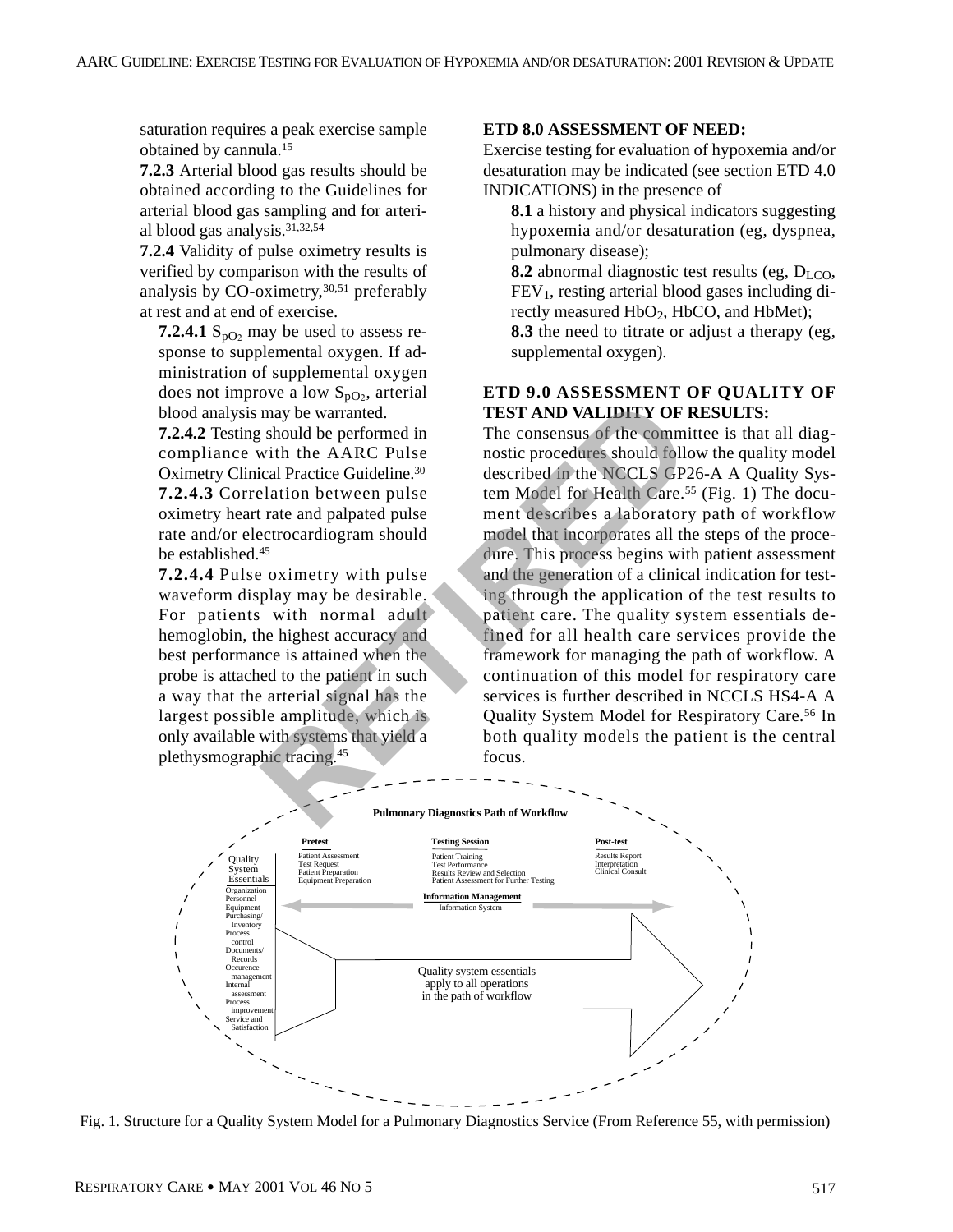#### **9.1** General considerations include:

**9.1.1** As part of any quality assurance program, indicators must be developed to monitor areas addressed in the path of workflow.

**9.1.2** Each laboratory should standardize procedures and demonstrate intertechnologist reliability. Test results can be considered valid only if they are derived according to and conform to established laboratory quality control, quality assurance, and monitoring protocols.

**9.1.3** Documentation of results, therapeutic intervention (or lack of) and/or clinical decisions based on the exercise testing should be placed in the patient's medical record.

Report of test results should contain a statement by the technician performing the test regarding test quality (including patient understanding of directions and effort expended) and, if appropriate, which recommendations were not met.

**9.1.4** The type of medications, dose, and time taken prior to testing and the results of the pretest assessment should be documented.

**9.1.5** Test results should be interpreted by a physician, taking into consideration the clinical question to be answered.57

**9.1.6** A technologist who has not met annual competency requirements or whose competency is deemed unacceptable as documented in an occurrence report should not be allowed to participate, until he has received remedial instruction and has been re-evaluated.

**9.1.7** There must be evidence of active review of quality control, proficiency testing, and physician alert, or 'panic' values, on a level commensurate with the number of tests performed

**9.2** Calibration and quality control measures specific to equipment used in exercise testing for desaturation include:

> **9.2.1** Calibration procedures as defined by the laboratory protocols and manufacturer's specifications should be adhered to. $42$

**9.2.2** Treadmills and bicycle ergometers should be calibrated according to the manufacturer's recommendations, with periodic re-verification. (One reference suggests every  $3-6$  months.<sup>42</sup>)

**9.2.3** Pulse oximeters monitors should be maintained as described under quality assurance in the manufacturer's manual.

**9.2.4** Biological controls should be tested regularly (self-testing of normal laboratory staff).58

**9.3** Test quality: Results of arterial blood gas analysis and/or  $S_{pQ_2}$  should confirm or rule out oxygen desaturation during exercise to validate the patient's clinical condition.

**9.4** Test results:The exercise should have a symptom-limited or physiologic end point documented (eg, heart rate or onset of dyspnea).

# **ETD 10.0 RESOURCES:**

**10.1** Equipment:

**10.1.1** Treadmill, cycle ergometer, or equivalent equipment, adaptable to patients who may be severely limited (eg, low-speed treadmill, low-watt ergometer, arm crank ergometer).25,26,59–61 Other forms of exercise may be utilized (stair climbing, step test, timed walking); however, such modes do not eliminate the necessity for adequate monitoring as described in Sections 7 and 9 and the necessity for adequate documentation of procedure and patient response. For the exterior extended in the patient's clinical condition on the exercise testing<br>
in the patient's medical<br>
in the patient's clinical condition<br>
results should contain a<br>
sumptom-limited or physic<br>
results should cont

**10.1.2** Arterial blood sampling equipment for single puncture or arterial cannulation and analyzers that have been properly calibrated and for which multilevel controls indicate proper function<sup>31,32,54</sup>

**10.1.3** Pulse oximeter monitor and related accessories.30

**10.1.4** Electrocardiographic monitor with the capacity to monitor heart rate to a predicted maximum and accurately display cardiac rhythm during exercise. (Multiple leads are preferred.)<sup>25,26</sup>

**10.1.5** Resuscitation equipment including oxygen with various delivery devices, such as nasal cannula and mask.<sup>25,26</sup>

**10.1.6** An easily accessible cardiac arrest cart and defibrillator with resuscitation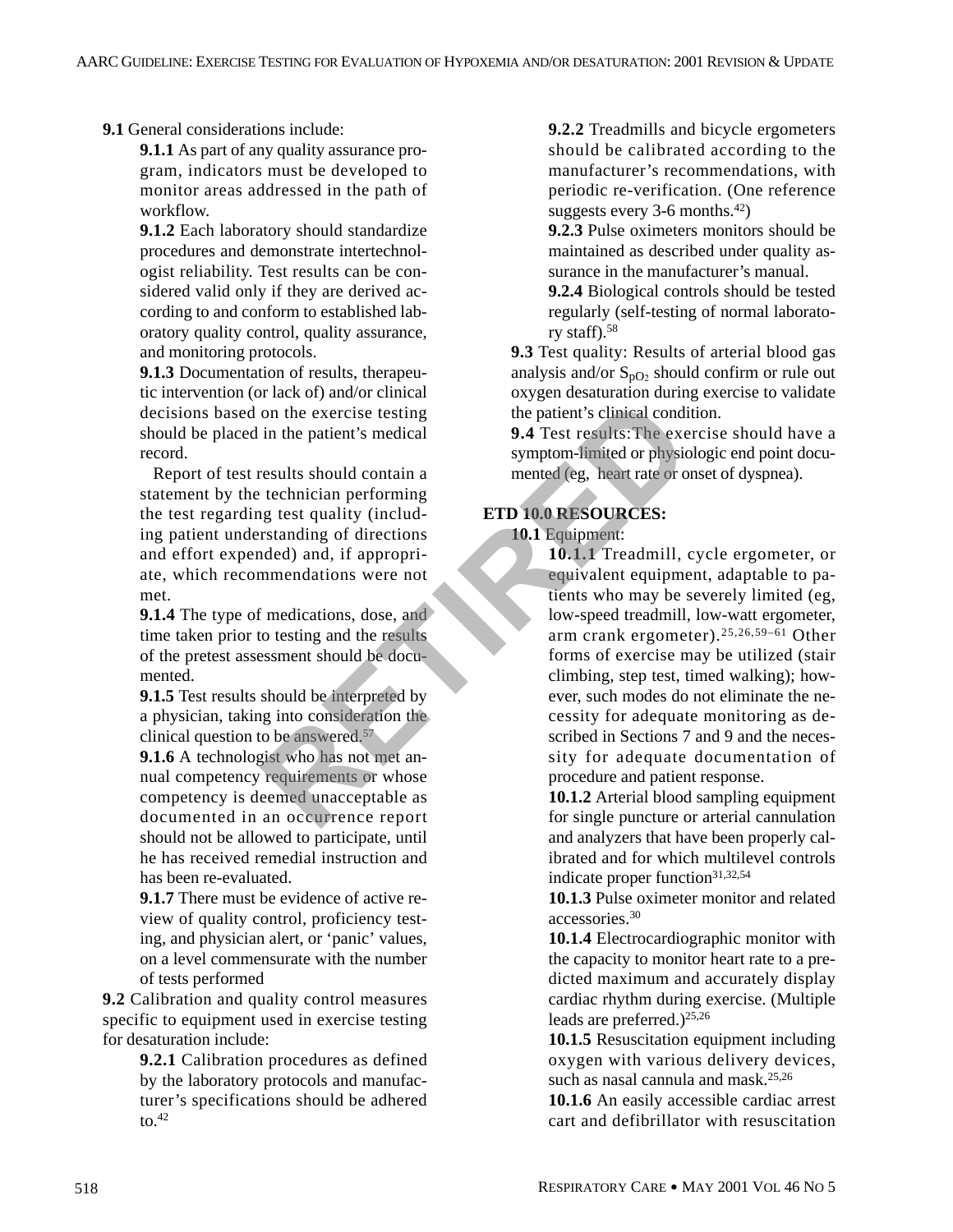#### equipment<sup>25,26,59</sup>

**10.1.7** Blood pressure monitoring device, manual or automatic. (If an automated system is used, a manual blood pressure cuff and stethoscope should be available as a backup.)25,26

**10.1.8** Visual aids (eg, Borg scales for dyspnea and fatigue) that are large, easy to read, and in clear view.59,62,63

**10.1.9** Blood gas sampling and analysis equipment.31,32,54

**10.2** Background history and data:

**10.2.1** Results of appropriate baseline diagnostic tests and patient history (eg, electrocardiogram, chest radiograph, and pulmonary function test results) should be available.25,26,29

**10.2.2** The need for written consent should be determined within the specific institution.26,27

**10.2.3** A list of the patient's current medications and any pharmacologic allergies should be included.

#### **10.3** Personnel:

**10.3.1** The presence of a physician trained in exercise testing may be required depending on patient condition and hospital policy.25,26,59

**10.3.2** Personnel administering the test should possess experience and knowledge in exercise physiology and testing, including arterial blood gas sampling and analysis; cardiopulmonary resuscitation (certified in Basic Cardiac Life Support, or BCLS. Qualification in Advanced Cardiac Life Support, or ACLS, is recommended); ECG abnormality recognition; oxygen therapy; blood pressure monitoring; and application and limitations of pulse oximeters.28 Training and demonstrated competency must be documented for all testing personnel.56 Find the specified and technique consisted for written consent<br>
ined within the specific and technique consisted for written consent<br>
ined within the specific and technique consisted for written consent<br>
ined within the sp

**10.3.3** Testing personnel should have the knowledge and skills to respond to adverse situations with the patient and to know when cessation of further testing is indicated (versus coaching the patient to continue).28, 57-59

#### **ETD 11.0 MONITORING:**

**11.1** Recommended monitoring of patient during testing:

> **11.1.1** Electrocardiograph with strip recorder, preferably screened in real-time to check for displaced leads.

> **11.1.2** Oxygen delivery devices with documented  $F_{DO2}$

> **11.1.3** Physical assessment (chest pain, leg cramps, color, perceived exertion, dyspnea)25,26

11.1.4 Respiratory rate<sup>25,26</sup>

**11.1.5** Patient cooperation and effort level **11.1.6** Borg, modified Borg, or visual analog dyspnea or symptom scales<sup>64, 65</sup>

**11.1.7** Blood gas sampling using site and technique consistent with the AARC Clinical Practice Guideline for blood gas sampling,<sup>31</sup> and NCCLS Guidelines<sup>54</sup>

**11.1.8** Continuous monitoring of oxygenation status  $(S_{pQ_2})$ 

**11.1.9** Heart rate, rhythm, and ST-T wave changes<sup>25,26</sup>

**11.1.10** Blood pressure<sup>25,26</sup>

**11.2** Recommended equipment monitoring during testing: Pulse waveforms of  $S_{pQ_2}$  and/or  $S_{aO<sub>2</sub>}$  should be analyzed to assure adequate signal acquisition for reliable readings.

# **ETD 12.0 FREQUENCY:**

The frequency of testing depends on the patient's clinical condition and the need for changes in therapy. Exercise may be repeated for certification of supplemental oxygen needs.

# **ETD 13.0 INFECTION CONTROL:**

**13.1** The staff, supervisors, and physician-directors associated with the pulmonary laboratory should be conversant with "Guideline for Isolation Precautions in Hospitals" made by the Centers for Disease Control and the Hospital Infection Control Practices Advisory Committee (HICPAC), $66$  and develop and implement policies and procedures for the laboratory that comply with its recommendations for Standard Precautions and Transmission-Based Precautions.

**13.2.** The laboratory's manager and its medical director should maintain communication and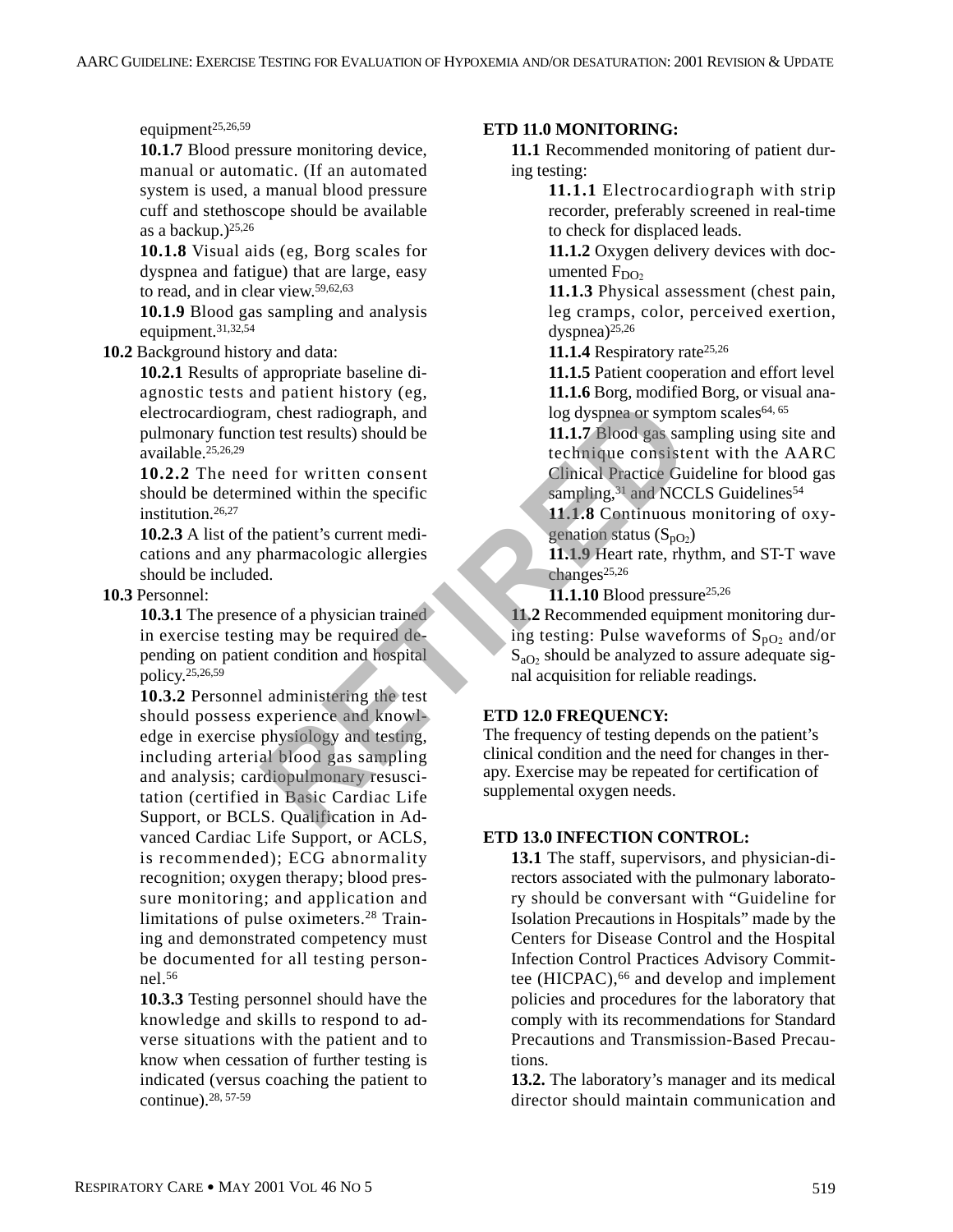cooperation with the institution's infection control service and the personnel health service to help assure consistency and thoroughness in complying with the institution's policies related to immunizations, post-exposure prophylaxis, and job- and community-related illnesses and exposures.<sup>67</sup>

**13.3** Primary considerations include:

13.3.1 adequate handwashing,<sup>68</sup>

**13.3.2** provision of prescribed ventilation with adequate air exchanges,<sup>69</sup>

**13.3.3** careful handling and thorough cleaning and processing of equipment.<sup>66</sup> Procedure-specific considerations include:

**13.3.3.1** disposable items are for single patient use;

**13.3.3.2** disposable electrodes should be used for electrocardiographic monitoring with Standard Precautions observed during patient skin preparation. Cables and equipment that touch the patient should be wiped down with a disinfectant after each use; and the stable items are for single<br>
1982: 251.<br>
and care of patients with chronomal values. Network of the same of patients with chronomal<br>
and care of patients with chronomal care of patients with chronomal<br>
and Precauti

**13.3.3.3** reusable pulse oximeter probes should be cleaned between patient use, following the manufacturer's guidelines.

**13.3.4** the exercise of particular care in scheduling and interfacing with the patient in whom a diagnosis has not been established.

# **ETD 14.0 AGE SPECIFIC ISSUES**

**14.1** This guideline does not apply to the neonatal population.

**14.2** This CPG document applies to pediatric, adolescent, adult, and geriatric populations.

**14.3** Test instructions and techniques should be given in a manner that takes into consideration the learning ability, communication skills, and age of the patient being served.

# *Cardiopulmonary Diagnostics Guidelines Committee (the principal author is listed first):*

*Catherine M Foss BS RRT RPFT, Ann Arbor MI Susan Blonshine BS RRT RPFT, Mason MI Carl Mottram BA RRT RPFT, Chair, Rochester MN Gregg Ruppel MEd RRT RPFT, St Louis MO Jack Wanger MS RRT RPFT, Lenexa KS* The current Pulmonary Diagnostic Clinical Practice Guidelines Committee updated an earlier version (Exercise testing for evaluation of hypoxemia and/or desaturation. Respir Care 1992;37(8):907- 912) and gratefully acknowledges the contribution of those individuals who provided input to that earlier version: Kevin Shrake, Robert Brown, and Michael Kochansky.

#### **REFERENCES**

- 1. Mohler JG, Collier CR, Brandt W, Abramson J, Kerkaik G, Yates S. Blood gases. In: Clausen JL, editor. Pulmonary function testing guidelines and controversies: equipment, methods, and normal values. New York: Academic Press; 1982: 251.
- 2. American Thoracic Society. Standards for the diagnosis and care of patients with chronic obstructive pulmonary disease: official statement. Am J Respir Crit Care Med 152(3):S77-S120.
- 3. Carone M, Patessio A, Appendini L, Purro A, Czernicka E, Zanaboni S, Donner CF. Comparison of invasive and noninvasive saturation monitoring in prescribing oxygen during exercise in COPD patients. Eur Respir J, 1997;10(2):446–451.
- 4. Tobin M. Respiratory monitoring. JAMA 1990;264:244- 251.
- 5. Zeballos RJ, Weisman IM. Reliability of noninvasive oximetry in black subjects during exercise and hypoxia. Am Rev Respir Dis 1991;144:1240-1244.
- 6. Schnapp LM, Cohen NH. Pulse oximetry uses and abuses. Chest 1990;98(5):1244-1250.
- 7. Escourrou PJL, Delaperche MF, Visseaux A. Reliability of pulse oximetry during exercise in pulmonary patients. Chest 1990;97(3):635-638.
- 8. Powers SK, Dodd S, Freeman J, Ayers GD, Samson H, McKnight T. Accuracy of pulse oximetry to estimate  $HbO<sub>2</sub>$ fraction of total Hb during exercise. J Appl Physiol 1989;67(1):300-304.
- 9. Douglas NJ, Brash HM, Wraith PK, Calverley PM, Leggett RJ, McElderry L, Flenley DC. Accuracy sensitivity to carboxyhemoglobin, and speed of response of the Hewlett-Packard 47201A ear oximeter. Am Rev Respir Dis 1979;119(2):311-313.
- 10. Hansen JE, Casaburi R. Validity of ear oximetry in clinical exercise testing. Chest 1987;91(3):333-337.
- 11. Powers SK, Dodd S, Woodyard J, Beadle RE. Haemoglobin saturation during incremental arm and leg exercise. Br J Sports Med 1984;18(3):212-216.
- 12. Smyth RJ, D'Urzo AD, Slutsky AS, Galko BM, Rebuck AS. Ear oximetry during combined hypoxia and exercise. J Appl Physiol 1986;60(2):716-719.
- 13. Ries AL, Fedullo PF, Clausen JL. Rapid changes in arterial blood gas levels after exercise in pulmonary patients. Chest 1983;83(3):454-56.
- 14. Frye M, DiBenedetto R, Lain D, Morgan K. Single arterial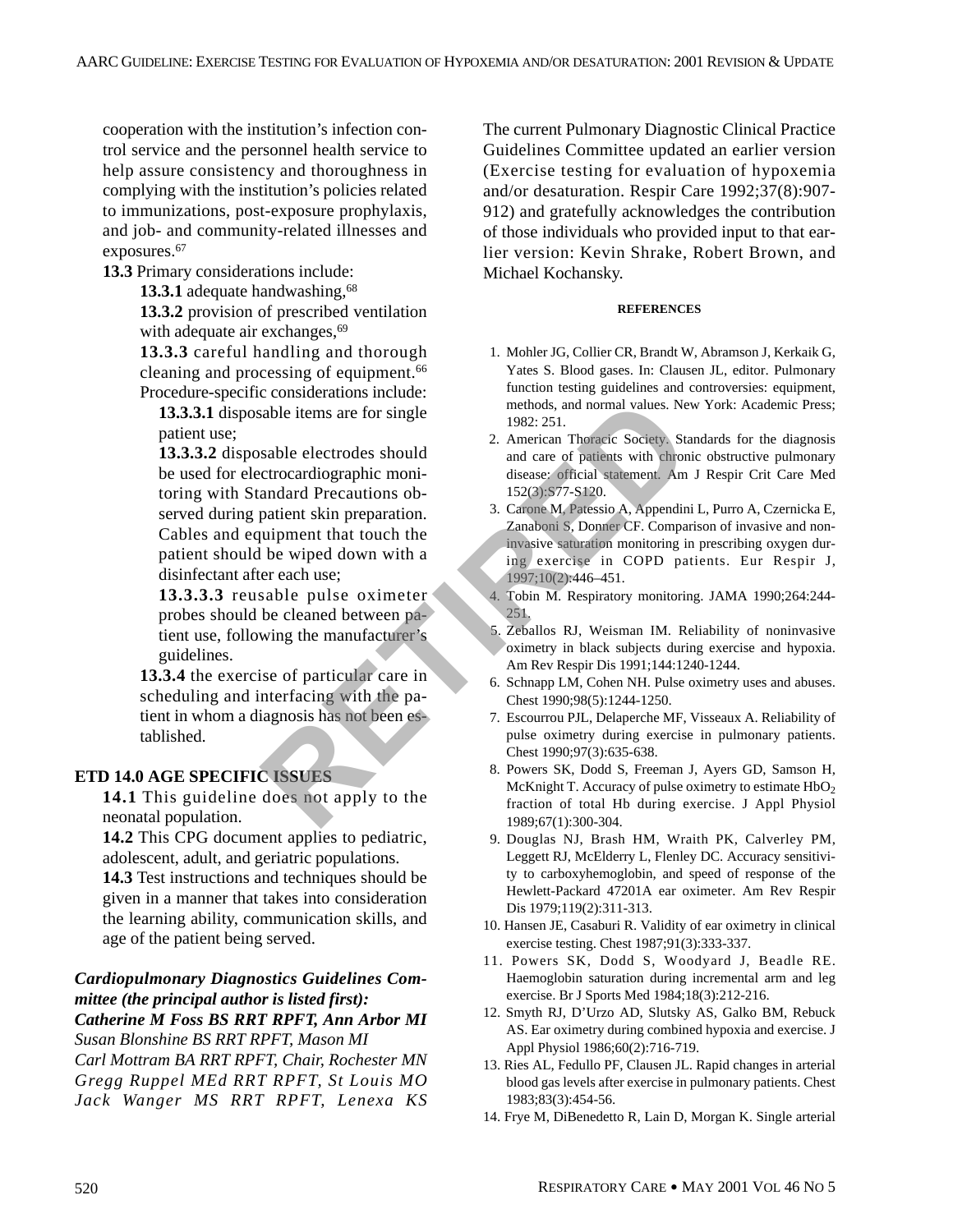puncture vs arterial cannula for arterial gas analysis after exercise. Chest 1988;93(2):294-298.

- 15. Ries AL, Farrow JT, Clausen JL. Accuracy of two ear oximeters at rest and during exercise on pulmonary patients. Am Rev Respir Dis 1985;32:685-689.
- 16. Clark JS, Votteri B, Ariagno RL, Cheung P, Eichhorn JH, Fallat RJ, et al. Noninvasive assessment of blood gases. Am Rev Respir Dis 1992;145(1):220-232.
- 17. Fukushima T, Ohrui T, Itabashi S, Sekizawa K, Aikawa T, Yanai M, et al. Prolonged hypoxemia after 10 minutes walking exercise in aged patients with chronic obstructive pulmonary disease. Tohoku J Exp Med 1990;162(4):345- 353.
- 18. Ries AL, Farrow JT, Clausen LF. Pulmonary function tests cannot predict exercise-induced hypoxemia in COPD. Chest 1988;93:454-459.
- 19. Moore DP, Weston AR, Hughes JMB, Oakley CM, Cleland JGF. Effects of increased inspired oxygen concentrations on exercise performance in chronic heart failure. Lancet 1992;339:850-853.
- 20. Carlone S, Angeliei E, Palange P, Serra P, Farber MO. Effects of fenoterol on oxygen transport in patients with chronic airflow obstruction. Chest 1988;93(4):790-794.
- 21. Bower JS, Brook CJ, Zimmer K, Davis D. Performance of a demand oxygen saver system during rest, exercise, and sleep in hypoxemic patients. Chest 1988;94(1):77-80.
- 22. Couser JI Jr, Make BJ. Transtracheal oxygen decreases inspired minute ventilation. Am Rev Respir Dis 1989; 139(3):627-631.
- 23. Morice RC, Peters EJ, Ryan MB, Putnam JB, Ali MK, Roth JA. Exercise testing in the evaluation of patients at high risk for complications from lung resection. Chest 1992;101:356-361. and inspired oxygen concentra-<br>
areas testing. Int J Sports Med 15<br>
are in chronic heart failure.<br>
The stering Int J Sports Med 15<br>
are in chronic heart failure.<br>
S. Severinghaus JW, Naifeh KH, K<br>
ge P, Serra P, Farber MO.
- 24. Britton MG, Apps MCP, Maxwell DL, Hughes DTD, Hanson A. The value of ear lobe oximetry in the assessment of disability in asbestos-related disease. Respir Med 1989;83:43-49.
- 25. American College of Sports Medicine. Guidelines for graded exercise testing and exercise prescription, 5th ed. Pennsylvania: Williams & Wilkins; 1995.
- 26. Gibbons RJ, Balady GJ, Beasley JW, Bricker JT, Duvernoy WF, Froelicher VF, et al. ACC/AHA Guidelines for Exercise Testing: A report of the American College of Cardiology and the American Heart Association Task Force on Practice Guidelines (Committee on Exercise Testing). J Am Coll Cardiol 1997;30(1):260-311.
- 27. Gibbons RJ, Balady GJ, Beasley JW, Bricker JT, Duvernoy WF, Froelicher VF, et al. ACC/AHA guidelines for exercise testing: executive summary. a report of the American College of Cardiology and the American Heart Association Task Force on Practice Guidelines (Committee on Exercise Testing). ACC/AHA Practice Guidelines. Circulation 1997;96(1):345–354.
- 28. Pina IL, Balady GJ, Hanson P, Labovitz AJ, Madonna DW, Myers J. Guidelines for clinical exercise testing laboratories. A statement for healthcare professionals from the Committee on Exercise and Cardiac Rehabilitation, American Heart Association. Circulation 1995;91(3):912-921.
- 29. Wasserman K, Hansen JE, Sue DY, Casaburi R, Whipp BJ.

Principles of exercise testing and interpretation, 3rd ed. Philadelphia: Lippincott Williams & Wilkins; 1999.

- 30. American Association for Respiratory Care. AARC Clinical Practice Guideline: Pulse oximetry. Respir Care 1991;36(12):1046-1048.
- 31. American Association for Respiratory Care. AARC Clinical Practice Guideline: Sampling for arterial blood gas analysis. Respir Care 1992;37(8):913-917.
- 32. American Association for Respiratory Care. AARC Clinical Practice Guideline: Arterial blood analysis 2001 revision & update. Respir Care 2001;46(5):498-505.
- 33. Wood RJ, Gore CJ, Hahn AG, Norton KI, Scroop GC, Campbell DP, et al. Accuracy of two pulse oximeters during maximal cycling exercise. Austral J Sci Med in Sport 1997;29(2):47–50.
- 34. Norton LH, Squires B, Craig P, McLeay G, McGrath P, Norton KI. Accuracy of pulse oximetry during exercise stress testing. Int J Sports Med 1992;13;(7):523–527.
- 35. Severinghaus JW, Naifeh KH. Accuracy of response of six pulse oximeters to profound hypoxia. Anesthesiology 1987;67:551-558.
- 36. Severinghaus JW, Naifeh KH, Koh SO. Errors in 14 pulse oximeters during profound hypoxia. J Clin Monit 1989;5:72-81.
- 37. Dubach P, Froelicher VF, Klein J, Oakes D, Grover-McKay M, Friis R. Exercise-induced hypotension in a male population. Circulation 1988;78:1380-1387.
- 38. Hannhart B, Michalski H, Delorme N, Chapparo G, Polu J-M. Reliability of six pulse oximeters in chronic obstructive pulmonary disease. Chest 1991;99:842-846.
- 39. Tremper KK, Barker SJ. Pulse oximetry. Anesthesiology 1998;70:98-108
- 40. Praud JP, Carofilis A, Bridley F, Dehan M, Gaultier CL. Accuracy of two wavelength pulse oximetry in neonates and infants. Pediatr Pulmonol 1989;6:180-182.
- 41. ECRI Health Devices Alert, 1990-A26. Plymouth Meeting PA, ECRI, June 29, 1990.
- 42. Wanger J, editor. ATS pulmonary function laboratory management and procedure manual. New York: American Thoracic Society; 1998; Chapters 17,18.
- 43. Jensen LA, , Onyskiw JE, Prasad NGN. Meta-analysis of arterial oxygen saturation monitoring by pulse oximetry in adults. Heart Lung 1998;27(6):387–408.
- 44. Tweeddale P, Douglas N. Evaluation of Biox IIa ear oximeter. Thorax 1985;40:825-827.
- 45. Moyle JTB. Principles and practice series: pulse oximetry. London: BMJ Books; 1998.
- 46. Morris RW, Nairn M, Torda TA. A comparison of fifteen pulse oximeters. Part I: a clinical comparison; Part II: a test of performance under conditions of poor perfusion. Anaesth Intensive Care 1989;17:62-82.
- 47. Williams J, Powers S, Stuart M. Hemoglobin desaturation in highly trained endurance athletes during heavy exercise. Med Sci Sports Exerc 1986;18:168-173.
- 48. Godfrey S, Wozniak ER, Courtney-Evans RJ, Samuels CS. Ear lobe blood samples for blood gas analysis at rest and during exercise. Br J Dis Chest 1971;65:58-65.
- 49. Martin D, Powers S, Cicale M, Collop N, Huang D, Criswell D. Validity of pulse oximetry during exercise in